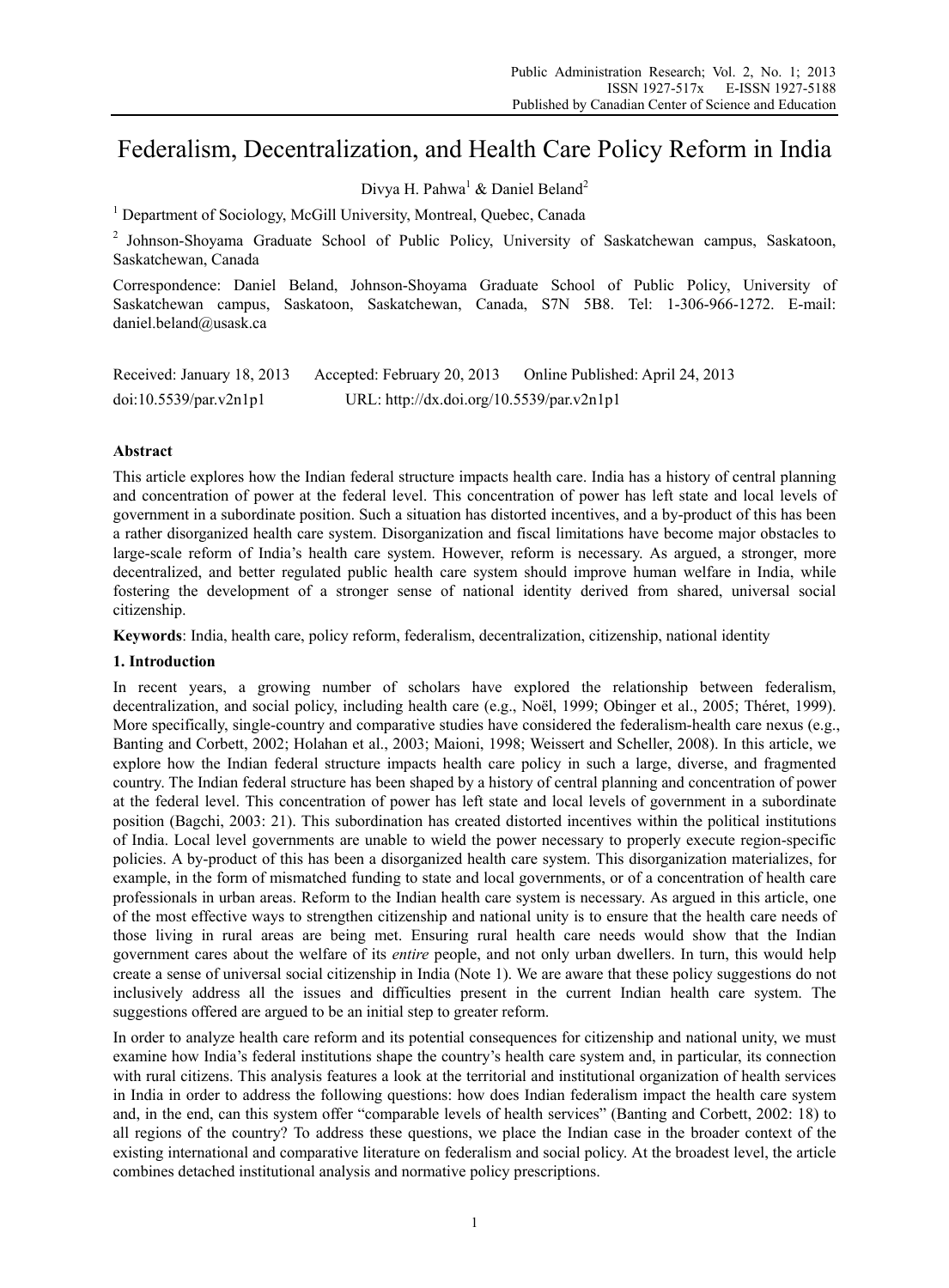Four main sections comprise this article. Drawing on the best international literature available, the first section explores the relationship between federalism and health care while making a case for the effective decentralization of health services as a way to improve care delivery. Offering crucial background information about our case, the second section focuses on the historical development of federalism and of health and social policy in India. The third section outlines the challenges and issues facing the contemporary India health care system with a focus on the flaws of the system as far as rural areas and citizens are concerned. The fourth section explains why, paradoxically, health care decentralization in India could reinforce social citizenship and national identity by favoring the inclusion of rural citizens within the public health care system and, more generally, the Indian polity.

# **2. Federalism and the Benefits of Decentralization**

Exploring the impact of federalism on the health care system of India is required because governmental institutions are rarely neutral (Banting & Corbett, 2002: 4-5; Obinger et al, 2005: 20-21; Jordan, 2008: 183). Institutions shape the behavior and decisions of political actors, which directly impact policy development, in health care reform and beyond (Banting & Corbett, 2002: 4; Obinger et al, 2005: 20-21; see also Immergut, 1992; Lecours 2005; Maioni, 1998; Skocpol, 1992; Steinmo, Thelen & Longstreth, 1992; Weaver & Rockman, 1993).

The health care and social policy literatures stress that a number of aspects of a federal system can influence and constrain the public health care system, namely, multiple veto points, interregional tax competition, and regional jurisdictions (Jordan, 2008:166; Obinger et al, 2005: 3-4, 20-22, 31; Banting & Corbett, 2002: 5; on "veto points" see Immergut 1992). More specifically, the literature presents a significant amount of research grounded in the assumption that federalism and decentralization are inversely related to the growth of the welfare state (Banting & Corbett, 2002: 5; Obinger et al, 2005: 2, 32). However, as long as the fiscal and institutional incentives are right, federalism and policy decentralization can have positive social policy consequences (Théret, 1999).

In fact, for Govinda Rao and Nirvakir Singh (2005), a decentralized form of government is theoretically better at delivering public goods to citizens for two reasons. First, information about the preferences of constituents is easier to obtain. Arguably, then, local and regional governments that have this information would do a better job of providing such goods. Second, the transmission of information is costly and decentralization can effectively cut transaction costs because the information does not have to be channeled through the center for it to be acted upon. Lastly, policymakers can be held accountable more effectively through a decentralized form of governance by having representatives at the local or state level. Having local-level responsibility would call for a more effective provision of public goods because it can mean a higher chance of re-election. In turn, this situation may increase the level of trust citizens have in the state (Rao & Singh, 2005: 25- 26), which could also improve the sense of national unity and shared citizenship.

Political accountability, however, may be less transparent within a decentralized polity, as "Government decision makers may know exactly what to do to satisfy constituents but still not do it" (Rao and Singh, 2005: 27). Although, decision making individuals will be closer to "the people," local capture by local elites is a pressing problem within India. Decentralization does not guarantee that local leaders will not take advantage of their power. This article defends the necessity of decentralization as a first step to improving rural access to health care. Decentralization is by no means a "cure-all" to the challenges the Indian health care system faces. However, if implemented properly, it has the benefits outlined above.

## **3. Federalism and Health Care in India**

In order to understand how present-day India can effectively decentralize its health care system to improve service delivery across the country, a brief historical survey of India's federalism and its welfare state is necessary. It will help explain where it is currently failing. Institutional decentralization in India dates back to British rule, exemplified by the relationship between Indian princely states and the British administration: the states had discretion with respect to internal affairs, although they were ultimately under British control (Rao and Singh, 2005: 42). Late-nineteenth century India, still under British rule, took on a more administrative form of decentralization—that is, states were separated and reorganized "with administrative convenience in mind" (Rao and Singh, 2005: 42). Eventually, the federalism that India represents today saw its beginning in the 1880s. Congress at that time developed a federal structure on "the basis of regional circles, and increasingly on linguistic lines" (Rao & Singh, 2005: 42). In 1928, the Motilal Nehru Committee drafted a report, stating that an independent India would be parliamentary, bicameral, and federal (Stepan, 2010: 55).

Drafted in 1950, the Indian Constitution includes Article 39, which outlines employee rights to health care, and Article 246, titled "The Seventh Schedule," outlines central- and state-level health care responsibilities. Although these two articles in the Indian Constitution recognized health care as a government responsibility, health care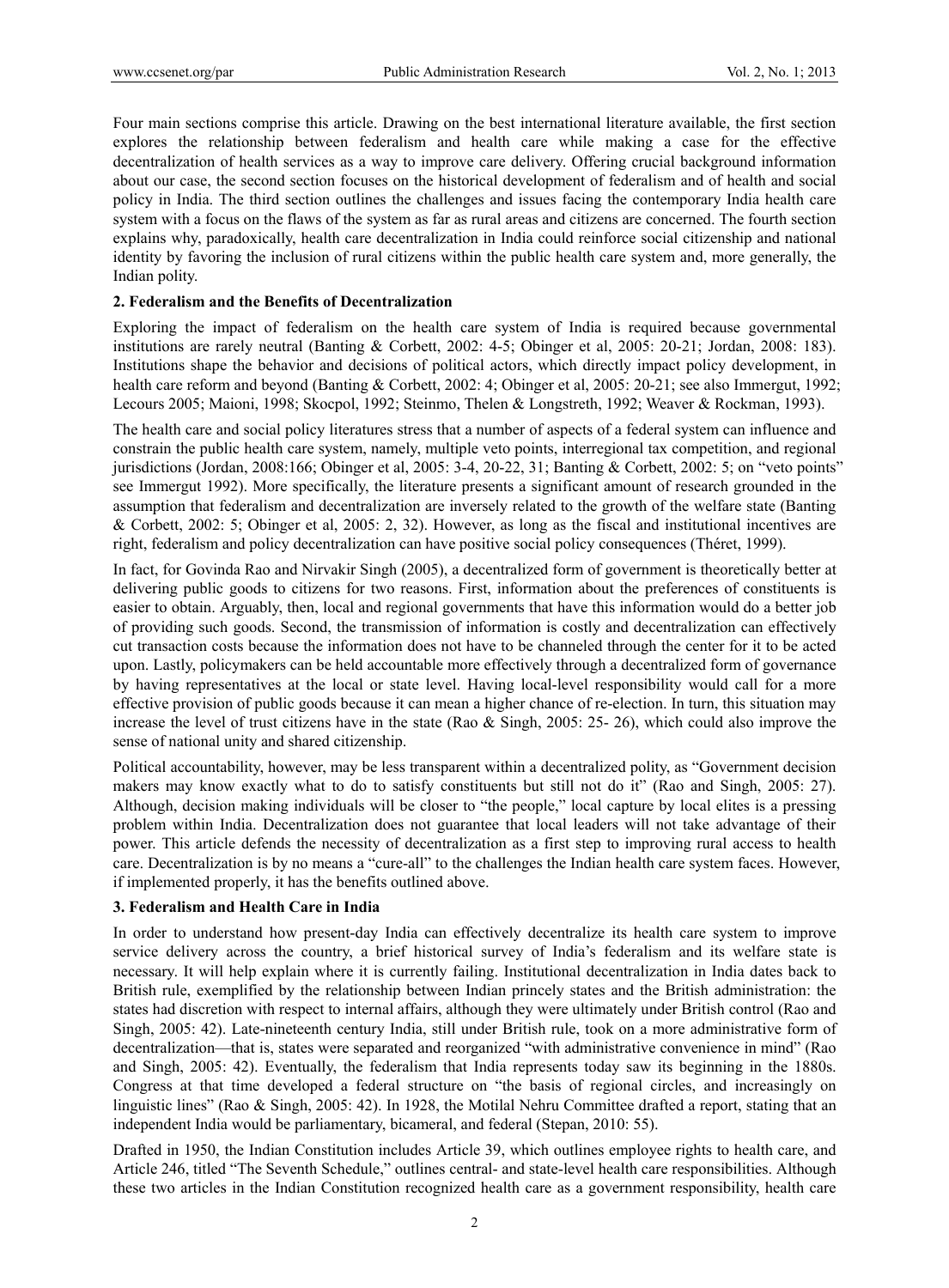was never matched with appropriate political commitment (John, 2010: 17; Reddy et al., 2011: 761).

Today in India, health care responsibilities are theoretically decentralized amongst levels of government, but the system remains excessively centralized. Most rural local bodies are constitutionally responsible for their immediate health care system; however, being under the jurisdiction of the respective states, these local governments lack sufficient policy autonomy and capacity.

In the late 1980s, a panel known as the Sarkaria Commission was appointed to review center-state relations. The commission concluded that the center had been maintaining too much power. The commission recommended greater decentralization of power by allowing states more autonomy (Ray, 1988: 1131; Bagchi, 2003: 26). Ideally, after the recommendations of the Sarkaria Commission and the onset of Indian liberalization in the 1990s (Bagchi, 2003: 21), there should have been greater decentralization in India. In reality, however, the transition towards a more decentralized form of political and fiscal federalism has proven difficult. States are still reliant on the center, and a consequence of the limited powers devolved to the states has been a relative neglect of rural and local bodies of government. It is not surprising that, in 2002, the National Commission to Review the Working of the Constitution reported that centralization is the root cause of India's institutional problems (Review of the Working of the Constitution, 2002: Chapter 9 Articles 175- 213).

Decentralization of responsibilities down to the local level and, in particular, engaging constituents at the Panchyati Raj level (PRI) (Note 2), can help create greater accountability in the India health care system. This is because effective and accountable governance and an improved delivery of public services is a by-product of effective decentralization that has been matched with appropriate frontline incentives (Singh, 2008: 1-2, 18-19). A major step towards policy decentralization took place in 1993, with the adoption of the 73rd and 74th amendments to the Indian Constitution. Enacted as a response to previous calls for greater responsibility for local governments, these amendments aimed at increasing the autonomy of municipalities and PRIs in some Indian states (Rothermund, 2008: 43; Singh, 2008: 7). The 73rd and 74th Amendment Acts to the Indian Constitution granted constitutional status to PRIs, which are found at the district, block and village levels, and to local urban municipal bodies, respectively (Johnson, 2003: 170).

In addition to other responsibilities, the amendments gave local bodies the responsibility of 28 development activities (India, National Health System Profile). Some of the health care responsibilities included in the Acts are health and sanitation, family welfare, drinking water, women and child development, the public distribution system and poverty alleviation programs (Constitution of India, Article 243G, "Eleventh Schedule"). These amendments helped local governments gain greater autonomy, and generated hopes for improving the quality and effectiveness of public spending by pushing decision-making of local public goods down to the local level (Bagchi, 2003: 22). By having the public good provider operating closer to citizens, Indian officials were hoping to achieve what a properly decentralized federal system could provide (Bagchi, 2003: 22; Rao & Singh, 2005: 26).

Since 1993, however, despite the 73rd and 74th amendments, very little autonomy has actually been given to local level governments (Bagchi, 2003: 26; Rothermund, 2008: 43). Essentially, the reforms that should have taken place after the Sarkaria Commission in the 1980s and, then, after the enactment of the 73rd and 74th Amendment Acts, have been occurring slowly because power remains centralized both at the national/federal level and, relative to local bodies, at the state level (Bagchi, 2003: 34, 39; Rothermund, 2008: 43). This slowness has been augmented in the area of fiscal responsibilities, given that local governments have little to no influence over fiscal matters. This is because local governments are largely reliant on their respective state governments to finance their health care needs (National Commission on Macroeconomics and Health, 2005: 70; Bagchi, 2003: 34, 39; Johnson, 2003: 7). To make matters worse, state governments are limited in the funds they can allocate to local governments because, as will be discussed in the next section, they are often disadvantaged too when it comes to fiscal powers (Singh, 2008: 16).

Since the 1980s, decentralization has been at the heart of Indian policy debates. The recommendations of the Sarkaria Commission, the 73rd and 74th Amendment Acts, and the 2002 National Commission to Review the Working of the Constitution illustrate this reality. However, despite these developments, power has not been properly delegated downwards and this has had severe implications on social and health policy. The political centralization of powers has distorted incentives at all levels of government in India, notably in the health care system (Singh, 2008: 16).

## **4. Indian Federalism and Health Care Reform Today**

As the discussion above suggests, although local governments have been granted health responsibilities, they have not been allocated the authoritative power and the funds to carry out these responsibilities. We will now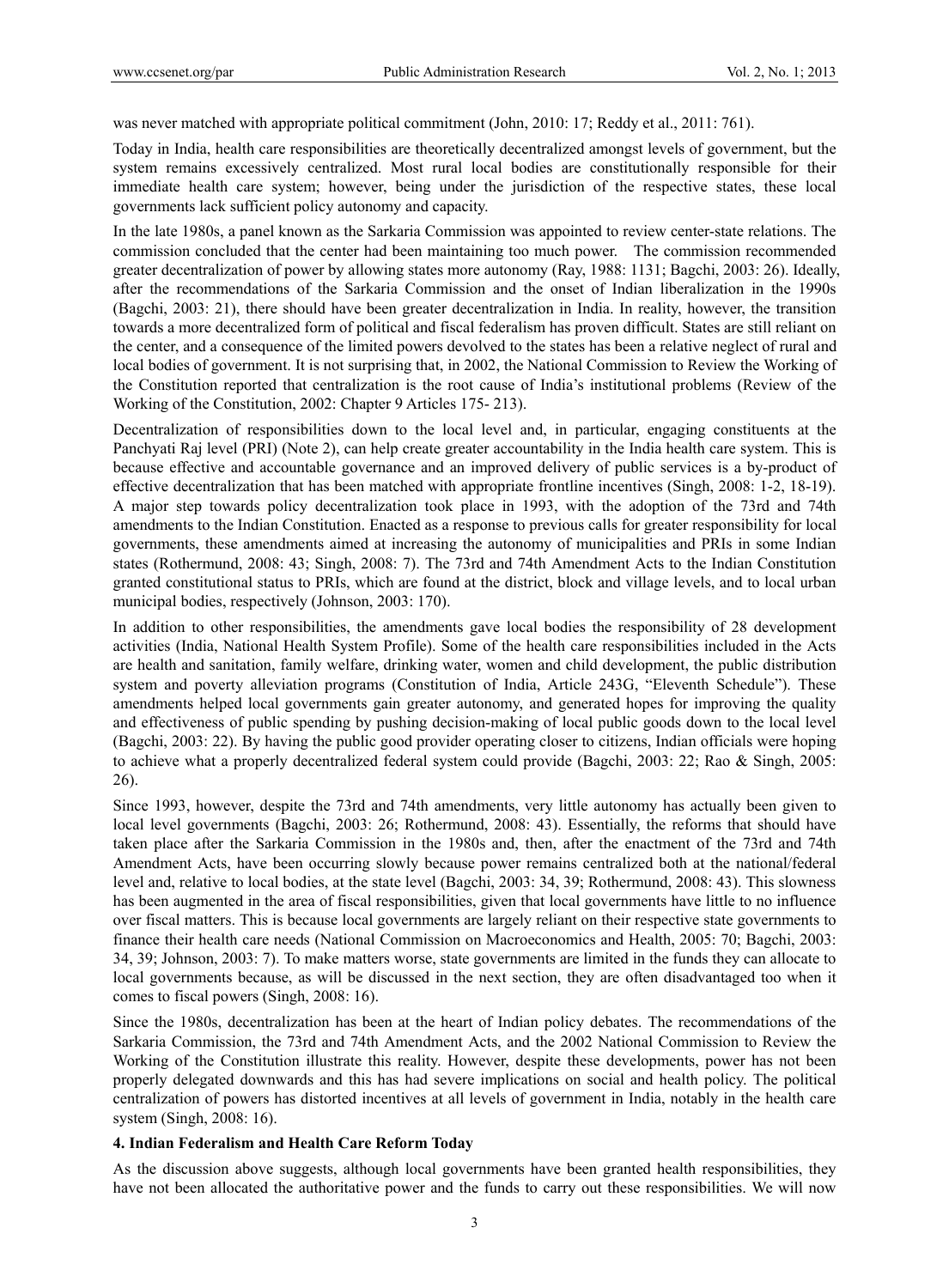examine if decentralization can effectively be reformed to deliver appropriate health care to all Indians, and why this could be the first step towards more inclusive citizenship and stronger national unity.

From the beginning, it must be recognized that the Indian health care system is in urgent need of reform. A recent study reports that India's formal health care system reaches only about 50% of the total population (Economist Intelligence Unit, 2009: 1). In addition to lack of access, India has consistently reported a very low physician to citizen ratio of about 0.6 to 1000 (National Commission on Macroeconomics and Health, 2005: 51). Moreover, India spends only about 4.1 percent of its GDP on public health care, low by most standards. For example, India ranks 134 amongst 182 countries on the Human Development Index (Reddy et al., 2011: 761).Finally, India is excessively reliant on the private health care system (Reddy et al 2011).

In order to address many of the problems the Indian health care system faces, on an irregular basis, the national Ministry of Health and Family Welfare releases a National Health Policy Report. The most recent report, released in 2002, makes policy recommendations for improving the Indian health care system. Amit Sen Gupta (2002: 215) criticizes the report for a number of reasons, including the fact that the central government kept state actors out, an apparent example of the enduring dominance of the centre. In general, when it comes to addressing the needs of PRIs and rural constituents, the 2002 National Health Policy Report underestimates the gravity of their needs. The 2010-2011 Annual Report to the People on Health released by the national Ministry of Health and Family Welfare, makes policy recommendations without a call to action. For example, there is meek encouragement for greater civil society integration and increased public investment. However, the report also vaguely hints at allocating health funding to states based on performance indicators and notes that states must start contributing to primary health care independently. It is inferred that such changes, if enacted, may liken some states as being "left out to dry."

The fact that the 2002 *and* 2010-2011 report do not directly address rural needs in their policy recommendations is worrying. This is an incentive for more pressure to be placed on policymakers to recognize that rural people are consistently subjected to poorer quality health care, have limited access to the public health care system, and report poorer health on average (D. Singh, 2011: 530, 532). Furthermore, rural regions of India are frequently populated by groups that have been historically marginalized, and those who are likely to live in poverty. In turn, rural regions are often the poorest regions of India. Like in other countries, rural regions "confront a vicious circle of greater social needs and weaker revenue capacity" (Banting & Corbett, 2002: 20) In order to first reach some sort of equity across rural regions, in India as elsewhere, larger amounts of inter-regional tax/revenue transfers are needed to mitigate capital flight (Banting & Corbett, 2002).

As mentioned in the previous section, local-level governments continue to face restrictions on their fiscal autonomy because they rely heavily on funding in the form of grants from state-level agencies (Rao and Singh, 2005: 332-333). These grants often come with heavy restrictions (Singh, 2003: 13), and are frequently lost in the inefficiencies of the bureaucracy (Economist Intelligence Unit, 2009: 2; Singh, 2008: 18). Tax powers and expenditure responsibilities of local governments depend on their respective state governments (Rao and Singh, 2005: 332-333, Singh, 2008: 10), because they still remain under state responsibility (Constitution of India, First Schedule). States that finance local governments through their State Finance Commission have devolved limited fiscal power to local governments, largely because these states often fall short on their personal revenue (Singh, 2008: 9). Considering this, Singh (2008: 27) suggests increasing the autonomy of local governments by first strengthening the fiscal capacity of state governments, which would allow them to address local issues "in a less constrained manner."

Regarding the federalism-health policy nexus in general, Banting and Corbett (2002) state, "The balance between common benefits and regional diversity in federations is influenced by two key instruments: the strength of the federal policy framework established for health policy, and the strength of interregional financial transfers" (2002:19). By taking these broad remarks and applying them to India, it is apparent that India's framework for public health policy is weak and that this is further matched with a restrictive interregional fiscal transfer system (National Commission on Macroeconomics and Health, 2005: 71, 79). The politics regarding such interregional fiscal transfer systems, and more generally fiscal redistribution, is related to "the underlying level of support for notions of solidarity and social citizenship" (Banting & Corbett, 2002: 22). Generally, strong interregional redistribution helps balance a country's commitment to social citizenship with the respect of regional diversity (Banting & Corbett, 2002: 22). Overall, from a fiscal reform standpoint, streamlining health financing in India (see Bansal 1999 for more on this issue) and improving state fiscal capacity, ergo PRI level fiscal capacity, should provide local governments with more room to pursue their health care priorities and, as a consequence, provide health services consistent with universal social citizenship.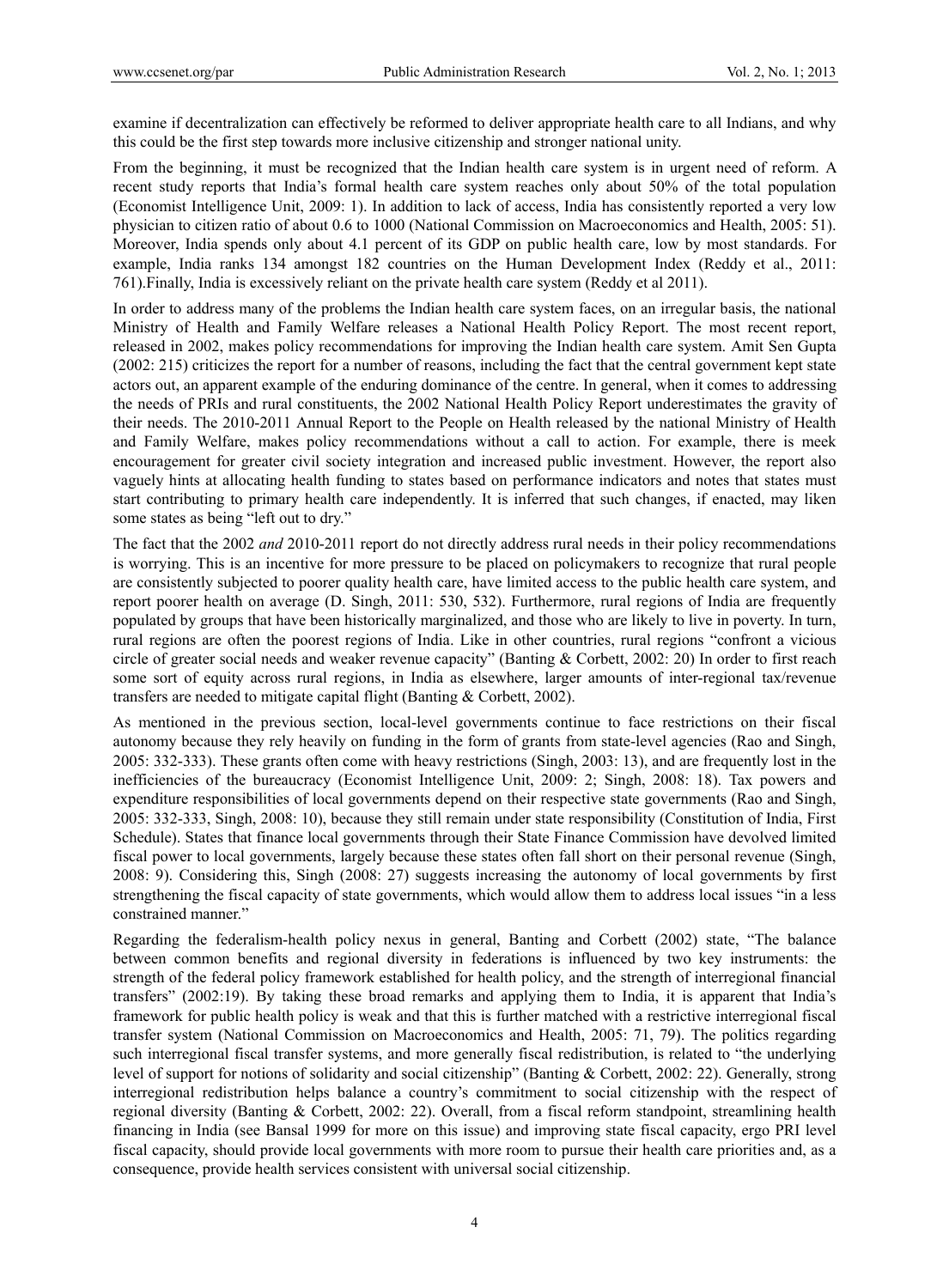Shifting the focus from fiscal decentralization to a discussion of the decentralization of health care powers, in general, it can be said that in India, health care responsibilities are, to a certain extent, decentralized (Note 3). This decentralization of health care responsibilities varies from state to state. They vary because states determine their respective health care systems (Sing, 2008:5, 8) and, moreover, after 1993, Panchayati Raj Institutions *have* been given the bulk of health care responsibilities for their constituents. Health care systems that operate under decentralized power have the most presence in rural areas, such as primary health care centers. These are often run by an underfunded and weak public health care system (Bansal, 1991:124-125; Reddy et al 2011: 760). In India, the private health care system dominates in terms of facilities, skilled professionals and resources, and is mostly concentrated in urban areas (National Commission on Macroeconomic and Health, 2005: 50-51). Although research regarding the private health care system in India is limited in breadth, a survey conducted by the National Commission on Macroeconomics and Health (2005: 51) examined the level of access to private health care facilities rural people have. The survey was conducted in eight districts in the states of Andhra Pradesh, West Bengal, Maharashtra, Kerala, Madhya Pradesh, Rajasthan, Bihar, and Uttar Pradesh. The findings show rural people are significantly neglected in terms of access to health professionals, capital, and resources. First, it was reported at the district level that there were only 0.4 doctors and 0.32 nurses for every 1000 people, which is extremely low by international standards. Second, most private health care facilities, along with two thirds of health care professionals, are located in urban areas. Third, 75 percent of the resources, and 85 percent of the health technology, belong to the urban-centric private sector. Lastly, there were only a total of two emergency obstetric care centers in the eight districts under study; these were inaccessible to many rural women because of distance (National Commission on Macroeconomic and Health, 2005: 51).

Alongside appropriate and fiscally sustainable decentralization, given the facts above, the second policy suggestion would be a move towards public health care or strong incentives "to go rural" within private health. For rural health care needs to be addressed, the central government, along with state governments, need to recognize that the expansion of the health care system is imperative.

If done responsively, decentralization of powers down to the district and local levels may help mitigate the neglected rural population. That is, the jurisdiction over health care should be allocated to local governments, which would improve the chances those rural regions have at receiving attention and higher quality care. Greater decentralization promotes greater rural access to health care by creating demand at the local level. Importantly, devolving power to rural governments would give rural agents greater ability to monitor local governmental officials. As a result, rural agents would be able to articulate their policy needs more effectively. This would then create pull factors that would arguably streamline more public funds to rural areas, and have other spinoff benefits, such as effectively eradicated the problem of absenteeism of health care professionals in local hospitals, a key issue that is often responsible for the poor performance of rural local hospitals (Lewis, 2006:17; Singh, 2008: 2).

Currently, India is making some progress in addressing rural needs via decentralized public health care programs. In 2005, the National Rural Health Mission was implemented and aimed to revamp the public health care system "by increasing funding, integration of vertical health and family welfare programs, employment of female accredited social health activities in every village, decentralized health planning, community involvement in health care, strengthening of rural hospitals, providing united funds to health facilities, and mainstreaming traditional systems of medicine into the public health system." (Reddy et al., 2011: 763) The program covers all of India, focusing on 18 states with poor infrastructure. Although this scheme is centrally funded and vertical in organization, its implementation and execution are performed at the local level. As recorded in 2009, the success rates of this program were high and, as a consequence, its continuation was approved (Gill, 2009: 56; Reddy et al., 2011: 763). Though this innovative program shows high success rates, more recently, scandals within this program have become rampant (Chatterjee, 2012). Such scandals are indicative of the widespread and *accepted*  corruption present in nearly all levels of government in India. As suggested above, decentralization to the local level is simply the first of many steps, one of which is the systematic fight against corruption.

As done under the National Rural Health Mission, decentralizing responsibilities align with creating a stronger health care system that extends to the local level, should help increase accountability, and create a health care system that finally meets the needs of the rural and otherwise marginalized groups. A case study that successfully used such an accountability measure is exemplified in the reforms enacted in the state of Karnataka. In efforts to reform its health care system, decentralization of power was one of the first initiatives put forward by the state. This was done under the guidance of the National Rural Health Mission, which ensured accountability in the delivery of health care, through general monitoring of community participation and ensuring that greater infrastructure capacity was prioritized. In addition to the guidance offered by an external program, the reform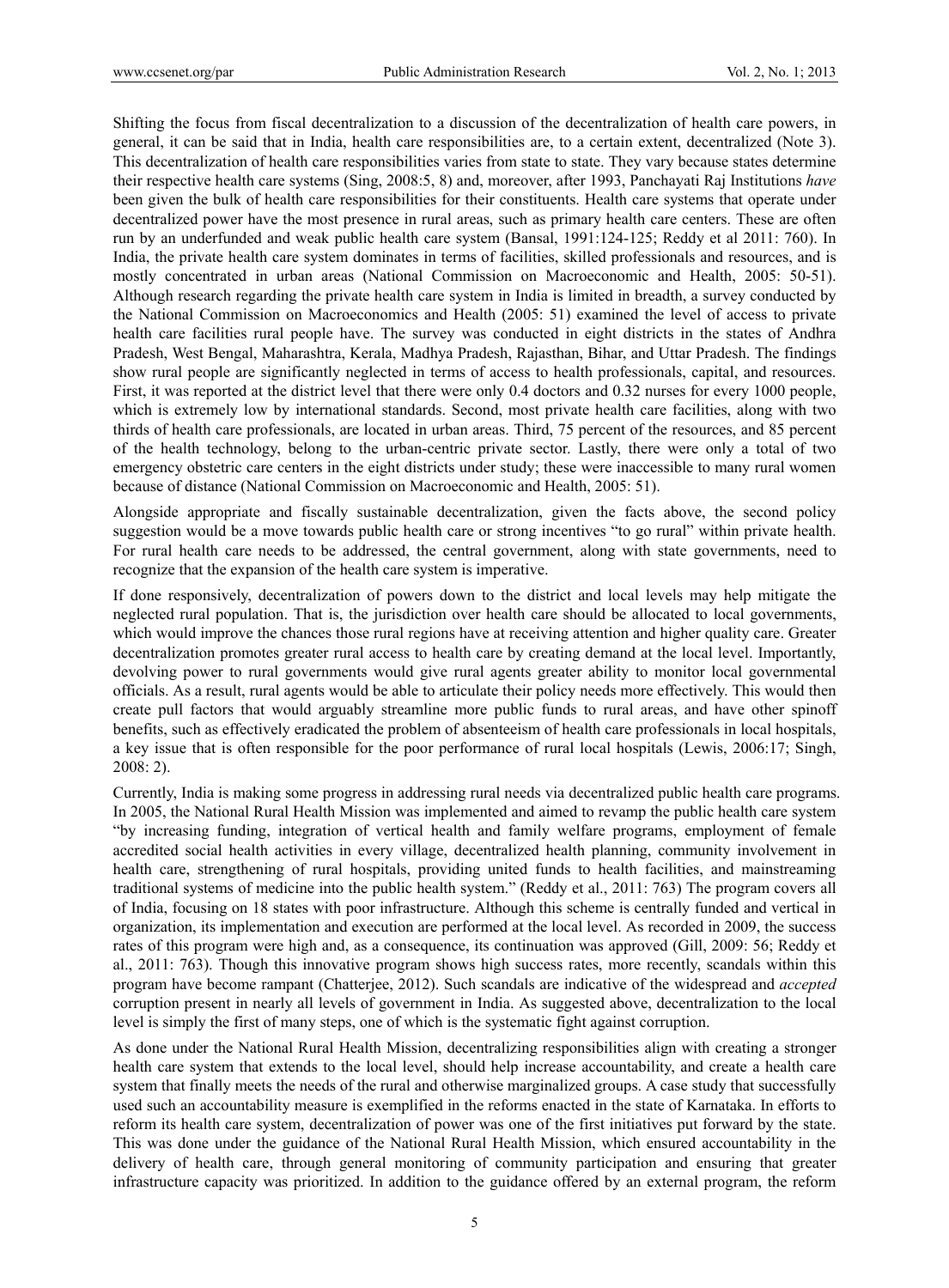integrated communities and people into the planning process. Sudarshan and Prashant (2011: 791) argue that such integration in the planning process is necessary if the people will take on monitoring responsibilities in the future. It allows citizens to understand the distinctive nuances in a monitoring role.

The Karnataka case shows how external guidance and participation can create accountability. Kerala is another case study we can examine, because this state has achieved "some of the highest indicators of social development in the developing world" (Chaudhari, 2003: 5). However, despite significant health achievements, Kerala faced a "health crisis" in the 1990s triggered by contagious disease outbreaks, increased numbers of HIV/AIDs cases, the rise of parasitic and infectious diseases, and a decrease in the longevity of its people. These factors ultimately deteriorated Kerala's health care conditions (Elamon et al, 2004: 684). As a result, in 1996, the Keralan government, then under the control of the Marxist Party, launched "The People's Campaign for Decentralized Planning." This program gave local governments 35 to 40 percent of development expenditures (Elamon et al, 2004: 685; Chaudhuri, 2003: 2). By empowering local-level actors, Kerala was hoping to motivate community participation in development programs while improving human welfare.

"The People's Campaign for Decentralized Planning" produced successful results and became known as one of the boldest decentralization experiments ever launched in a developing country (Chaudhuri, 2003: 1). Overall Shubhama Chaudhuri's analysis of data collected from the Graham sabahs (local self-governments at the village level) show that participation, empowerment, and democratic deepening were achieved (Chaudhuri, 2003: 8). Notably, there was a dramatic increase in the participation rates of marginalized people and women in the second year of the campaign (Chaudhuri, 2003: 8). In terms of health care reform, child development services improved significantly through such decentralization (Chaudhuri, 2005).

The Karnataka and Kerala cases show how decentralization of health care system can be an effective way to deliver health care to the rural population of India by maintaining ties to an external government and commitment to community level participation. Such drastic reform initiatives had to be taken in these two states because, as we have established, the Indian public health care system remains weak, overall. It is especially weak when dealing with the rural population, the challenges of which are augmented by a large private health care system. As such, most Indian states need a stronger yet properly decentralized health care system. An adequately funded and regulated yet decentralized public health care system would ultimately mean giving rural local bodies' of all states autonomy *and* fiscal support, systems of local accountability, and guidance from connections to a larger bureaucratic program/institution that would keep local interest groups in check. This health care system, one that has devolved power downwards, would help human development and welfare in India, and could even strengthen Indian citizenship and national identity.

#### **5. Federalism, Health Care, Social Citizenship, and National Identity**

In the above examination of the impact of federalism on India's health care policy, we often stress the impact that an improved public health care system would have on the country's large rural population. One other factor is that India is a multi-ethnic federal system featuring much ethnic, linguistic, and religious diversity. In general, there is strong evidence that increased homogeneity calls for a strong central government (Obinger et al., 2005: 14). Conversely, do higher levels of heterogeneity call for greater decentralization, as scholars like Jan Erk (2004) have suggested? And, in the field of health care reform in India, would decentralization reinforce or weaken national identity and citizenship integration?

In order to answer these questions it is important to establish that India's national identity at present comes from a difficult history under British rule; and, that observers long rejected the notion that India could develop a strong, unified national identity, given the cleavages associated with the states of Punjab, Bengal, the North Western provinces, and Madras. For instance, in 1888, John Strachey wrote that, because of the ethnic and religious diversity of its population, "there is not, and never was an India, or even any country of India" (quoted in Stepan et al., 2011: 51). However, Indian scholars such as Rabindranath Tagore vouched for a diverse yet united India, arguing that the concept of "nation" would play no positive role in human development. As he stated, "Neither the colorless vagueness of cosmopolitanism nor the fierce self-idolatry of nation worship is the goal of humanity" (Tagore, cited in Stepan et al., 2011: 52). Mahatma Gandhi, also argued for the inclusion of all religions and languages while supporting the idea that the creation of a multinational and multilingual country would be "India's contribution to peace" (Gandhi, quoted in Stepan et al. 2011: 53).

The ideals Gandhi and Tagore had for India more or less materialized. One way to examine India's societal diversity and national identity today, and the role a stronger, yet more decentralized, health care system could play in further uniting the country, is to turn to India's large rural population, as shown above. Even today, 72.2 percent of India's population lives in rural areas (Officer of the Registrar General and Census Commissioner,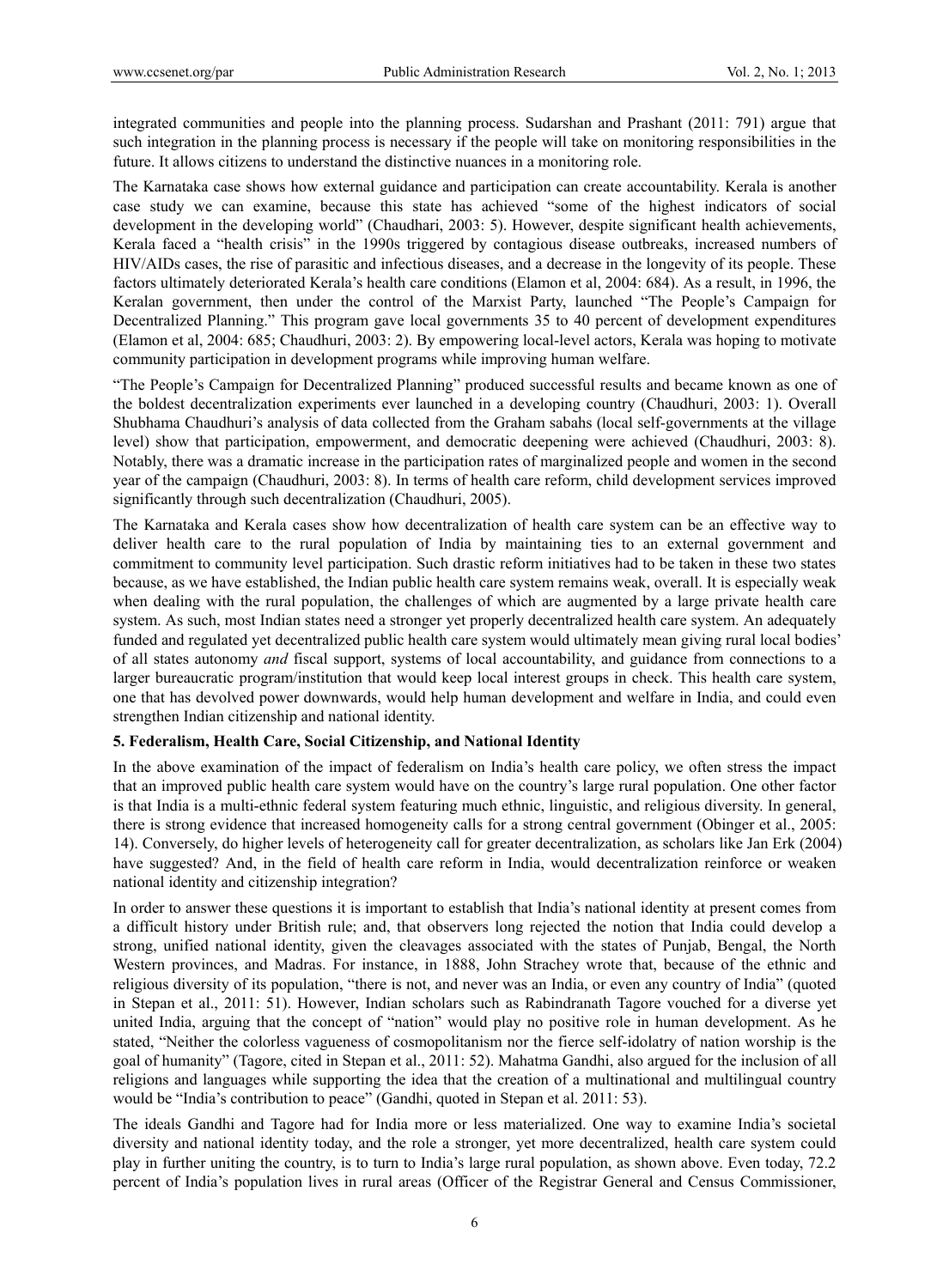India). Keeping rural people in mind in the dialogue of developing a stronger national Indian identity, India must balance two social values that Keith Banting and Stan Corbett (2002) have identified in their work on federalism and health care reform. First is a commitment to social citizenship achieved through the delivery of proper public services such as health care to all members of society (2002: 18). Second, in the name of such universal social citizenship, India must ensure that public health and social services reach all rural inhabitants. This situation would have the effect of extending the boundaries of social citizenship in India. This is consistent with the broader, above-mentioned idea that, in a federal system, decentralizing the delivery of public goods like health care can help ensure that the concrete needs of citizens at the local level are being met in a more effective manner.

In championing a more effective health care system through decentralization and allowing local communities to pursue their own health care priorities, India would be balancing the above-mentioned values: social citizenship, on one hand, and the respect for regional diversity, on the other (Banting & Corbett, 2002). This balance could arguably reinforce citizenship integration at large while creating a stronger sense of national identity, one which includes the Indian state as one that is concerned with the welfare of all members of society. This development would be consistent with the recent literature on national identity and social policy, which stresses the impact of social programs, including health care systems, in state-building as well as the drawing and redrawing of national identities. Overall, as this literature shows, the development of social programs is a key tool in the construction of both social citizenship and national identity (Béland and Lecours, 2008; McEwen, 2006). A striking example of the role of health care in the strengthening of national identity in a fragmented, multinational country is Canada, where universal health care has become a powerful national symbol, despite the fact that public health insurance in that country is operated by the provinces (Banting, 2005; Boychuk, 2008; Brodie, 2002).

Our claim here is that, based on the international evidence available, a stronger yet decentralized public health care system could also increase the level of political identification of all citizens, including rural dwellers, with India as a country diverse yet unified. In order to create a stronger public health care system that could reinforce citizenship inclusion and national identification, decentralization down to the local level is necessary (Bagchi, 2003: 39; Singh, 2008: 2, 14). Most imperatively, this decentralization has to be integrated, accepted, and often led by civil society organizations, which could further strengthen citizenship and identification with the Indian polity.

#### **6. Conclusion**

India is a highly heterogeneous country in ethnicity, religion, and language. It is also diverse in its demographics, given the presence of a large rural population. India has a long history of ethnic tensions, which in recent years have been muted, and Indians typically support and maintain a strong national "Indian" identity. However, there is room to strengthen this identity while improving the lives of citizens, especially rural inhabitants. As the experiences of Canada and other countries suggest (Béland & Lecours, 2008), improving social policy and, especially, health care, is a potential way to reinforce citizenship and national identity, even when policy delivery takes a decentralized form. For instance, by ensuring that the health care needs of the rural people are met, India could further strengthen social citizenship and, by the same token, national identity. As argued here, India can potentially do this through two major policy reforms; first greater fiscal decentralization – giving local governments larger budgets and greater autonomy over their finances; second, decentralization by delegating health care responsibilities to the appropriate levels of government and ensures accountability frame works; local level needs, should, therein be better heard.

When we make the case for a health care system that reaches the most neglected people in Indian society, we are arguing for much more than for India to simply meet adequate health care indictors. We are also encouraging Indian officials at all levels of government to show that they are committed to meeting the basic social citizenship rights of its entire people, regardless of geography. A decentralized public health care system helps assess what *unique* health care needs rural people have. And, this information can be most effectively and cheaply acquired through locally decentralized government bodies, which, in turn, allow the Indian state to ensure that it is *suitably* committed to social citizenship. This commitment from the Indian state could ultimately develop a greater sense of inclusion amongst rural citizens. Such inclusion could supplement the already strong sense of pride that most Indians have in their country, where all citizens should have access to adequate public health services as a matter of right, regardless of where they live.

## **Acknowledgements**

The authors thank Angela Kempf, André Lecours, and the reviewers for their comments and suggestions. Daniel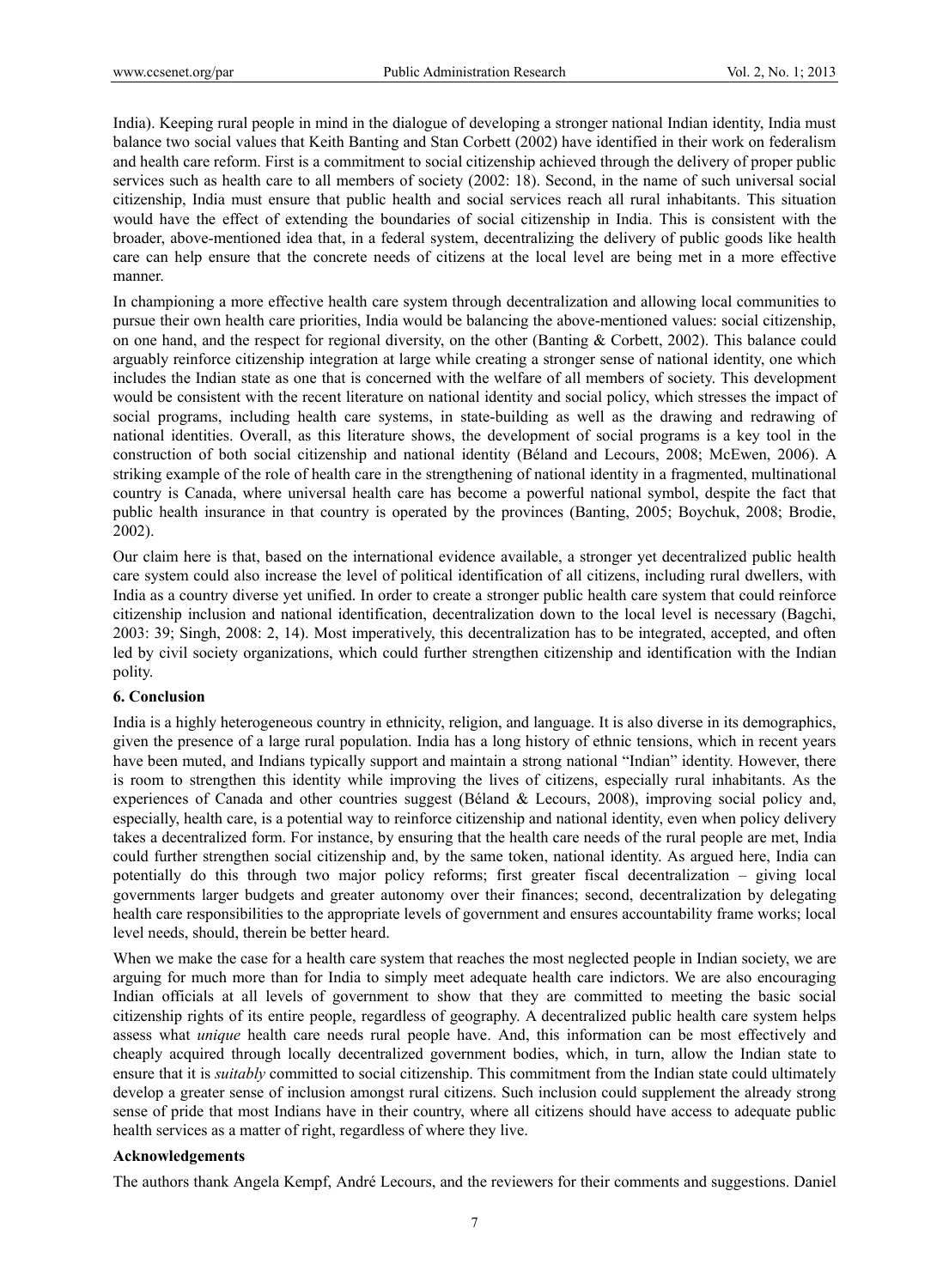Béland acknowledges support from the Canada Research Chairs Program.

#### **References**

- Aspalter, C. (2003). The State and the Making of the Welfare System in India. *Journal of National Development, 3*(1), 149-179.
- Bagchi, A. (2003). Rethinking Federalism: Changing Power Relations between the Center and the State. *Publius: The Journal of Federalism, 33*(4), 21-42.
- Balarajan, Y., Selvaraj S., & Subramanian, S. V. (2011). Health Care and Equity in India: Towards Universal Health Coverage 4. *The Lancet*, 505-515. http://dx.doi.org/10.1016/S0140-6736(10)61960-5
- Bansal, R. D. (1999). Health Financing in India: Priorities, Issues, Inter-State Variations and Challenges. *Health and Population Perspectives and Issues, 22*(3 & 4), 123-132.
- Banting, K. G. (2005). Canada: Nation-Building in a Federal Welfare State. In H. Obinger, S. Leibfried, & F. G. Castles (Eds.), *Federalism and the Welfare State: New World and European Experiences* (pp. 89-137). Cambridge: Cambridge University Press.
- Banting, K. G., & Corbett, S. (Eds.). (2002). *Health Policy and Federalism: A Comparative Perspective on Multi-Level Governance*. Kingston and Montreal: School of Policy Studies and McGill-Queen's University Press.
- Béland, D., & Lecours, A. (2008). *Nationalism and Social Policy: The Politics of Territorial Solidarity*. Oxford: Oxford University Press.
- Boychuk, G. W. (2008). *National Health Insurance in the United States and Canada: Race, Territory, and the Roots of Difference*. Washington, DC: Georgetown University Press.
- Brodie, J. (2002). Citizenship and Solidarity: Reflections on the Canadian Way. *Citizenship Studies, 6*, 377-394. http://dx.doi.org/10.1080/1362102022000041231
- Chatterjee, P. (2012). How Free Healthcare Became Mired in Corruption and Murder in a Key Indian State. *British Medical Journal, 453*, 1-2.
- Chaudhuri, S. (2003). *The Plasticity of Participation: Evidence from a Participatory Governance Experiment: Working Paper.* New York: Institute for Social and Economic Research and Policy (Columbia University).
- Chaudhuri, S. (2005). Building local democracy: The People's Campaign for Decentralized Planning in the Indian state of Kerala. *EASPR, The World Bank: South Asia Decentralization Series*.
- Chomitz, K., Setiadi, G., Azwar, A., Ismail, N., & Widiyarti. (1998). What Do Doctors Want? Developing Incentives for Doctors to Serve in Indonesia's Rural and Remote Areas. *Policy Research Working Paper 1888*. Washington, DC: World Bank.
- De Long, B. (2003). India Since Independence: An Analytic Growth Narrative. In D. Rodrik (Ed.), *In Search of Prosperity: Analytic Narratives on Economic Growth*. Princeton: Princeton University Press.
- Deogaonkar, M. (2004). Socio-economic inequality and its effect on healthcare delivery in India: Inequality and healthcare. *Electronic Journal of Sociology*.
- Economist Intelligence Unit. (2009). Healthcare in India: Rural Development. *The Economist,* March, 1-2. Retrieved from http://graphics.eiu.com/marketing/pdf/Philips\_Healthcare%20Rural%20India.pdf
- Erk, J. (2003). "Wat We Zelf Doen, Doen We Beter": Belgian Substate Nationalisms, Congruence and Public Policy. *Journal of Public Policy, 23*, 201-224.
- Estrin, S., & Prevezer, M. (2011). The role of informal institutions in corporate governance: Brazil, Russia, India, and China compared. *Asia Pacific Journal of Management, 28*, 41-67.
- Fisman, R., & Gatti, R. (2002). Decentralization and Corruption: Evidence Across Countries. *Journal of Public Economics, 83,* 325-345. Retrieved from http://dx.doi.org/10.1596/1813-9450-2290
- Gill, K. (2009). A Primary Evaluation of Service Delivery under the National Rural Health Mission (NRHM): Findings from a Study in Andhra Pradesh, Uttar Pradesh, Bihar and Rajasthan, Working Paper. *Planning Commission of India*.
- Gupta, A. S. (2002). National Health Policy 2002: A Brief Critique. *The National Medical Journal of India, 15*(5), 215-216. http://dx.doi.org/10.5580/ffa
- Hazarika, I. (2010). Medical tourism: its potential impact on the health workforce and health systems in India.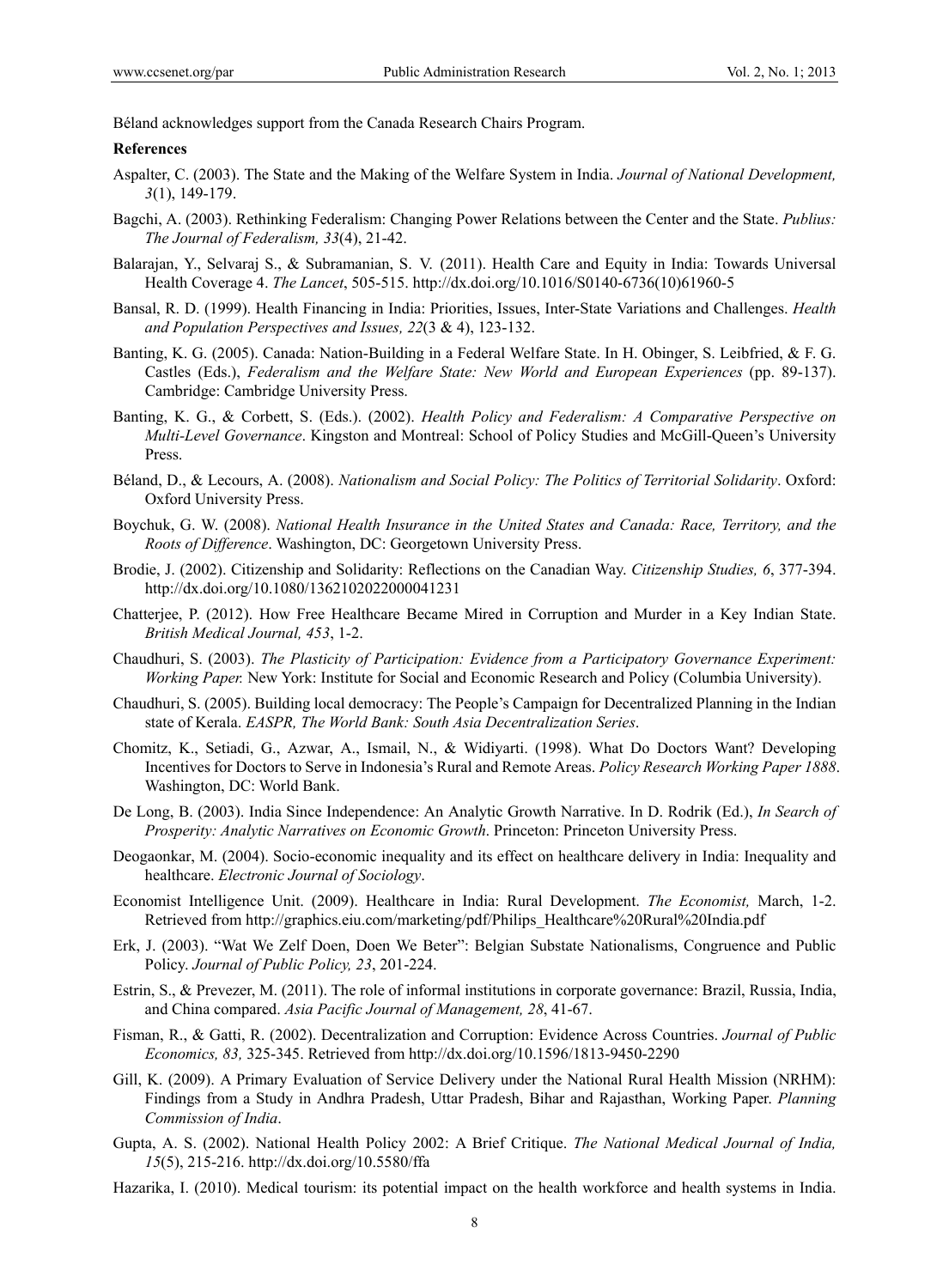*Health Policy and Planning, 25*, 248-251. http://dx.doi.org/10.1093/heapol/czp050

- Hindriks, J., Keen, M., & Muthoo, A. (1990). Corruption, extortion and evasion. *The Journal of Public Economics, 74*, 395-430.
- Holahan, J., Weil, A., & Wiener, J. (Eds.). (2003). *Federalism & Health Policy*. Washington, DC: Urban Institute Press.
- Horton, R., & Das, P. (2011). Indian Health: The Path from Crises to Progress. *The Lancet, 377*, 181-183. http://dx.doi.org/10.1016/S0140-6736(10)62179-4
- Immergut, E. L. (1992). *Health Politics: Interest and Institutions in Western Europe*. Cambridge: Cambridge University Press.
- Jha, S. (2007). Governance in the Gullies: Democratic Responsiveness and Leadership in Delhi's Slums. *World Development, 35*(2), 230-246. http://dx.doi.org/10.1596/1813-9450-3694
- John, T. J. (2010). Is India Ready for an Overhaul in Healthcare? *Economic and Political Weekly, 45*(20), 14-17.
- Johnson, C. (2003). *Decentralisation in India: Poverty, Politics and Panchayati Raj*. London: Overseas Development Institute. Retrieved from www.indg.in/social-sector/nird/decentralisation in india.pdf
- Jordan, J. (2008). Federalism and Health Care Cost Containment in Comparative Perspective. *Publius: The Journal of Federalism, 39*(1), 164-186. http://dx.doi.org/10.1093/publius/pjn022
- Lecours, A. (2005) *New Institutionalism: Theory and Analysis.* Toronto: University of Toronto Press.
- Lessman, C., & Markwardt, G. (2010). One Size Fits All? Decentralization, Corruption, and the Monitoring of Bureaucrats. *World Development, 38*(4), 631-646.
- Lewis, M. (2006). Governance and Corruption in Public Health Care Systems, Working Paper. *The Center for Global Development,* 78, 1-57.
- Maioni, A. (1998). *Parting at the Crossroads: The Emergence of Health Insurance in the United States and Canada*. Princeton: Princeton University Press.
- Marshall, T. H. (1950). *Citizenship and Social Class, and Other Essays*. Cambridge: Cambridge University Press.
- McEwen, N. (2006). *Nationalism and the State: Welfare and Identity in Scotland and Quebec.* Brussels: Peter Lang.
- Mehta, P. B. (2005). Citizenship and Accountability the Case of India. *Arusha Conference, New Frontiers of Social Policy. New Delhi: Center for Policy Research in New Delhi,* 1-51.
- National Commission on Macroeconomics and Health. (2005). *Report of the National Commission on Macroeconomics and Health*. New Delhi: Ministry of Health and Family Welfare.
- Noël, A. (1999). Is Decentralization Conservative? Federalism and the Contemporary Debate on the Canadian Welfare State. In R. A. Young (Ed.), *Stretching the Federation: The Art of the State in Canada* (pp. 195-219). Kingston: Queen's Institute of Intergovernmental Relations.
- Obinger, H., Leibfried, S., & Castles, F. G. (2005). *Federalism and the Welfare State: New World and European Experiences*. Cambridge: Cambridge University Press.
- Officer of the Registrar General and Census Commissioner, India. *Census of India*. New Delhi: Government of India (Ministry of Home Affairs). Retrieved from http://www.censusindia.gov.in/Census\_Data\_2001/India\_at\_Glance/rural.aspx
- Parekh, B. (1991). Nehru and the National Philosophy of India. *Economic and Political Weekly, 26*(1), 35-48.
- Pethe, A. (2012). Unravelling the anatomy of legal corruption in India: Focusing on the 'honest graft' by the politicians. *Munich Personal RePEc Archive, 47*(21), 55-62.
- Rao, M. G., & Singh, N. (2005). *Political Economy of Federalism in India*. New Delhi, ND: Oxford University Press.
- Ray, A. (1988). The Sarkaria Commission's Perspective: An Appraisal. *Economic and Political Weekly, 23*(22), 1131-1133.
- Reddy, K. S., Patel, V., Jha, P., & Paul V. K. (2011). Towards Achievement of Universal Health Care in India by 2020: A Call to Action. *The Lancet, 377*, 760-768. http://dx.doi.org/10.1016/S0140-6736(10)61960-5